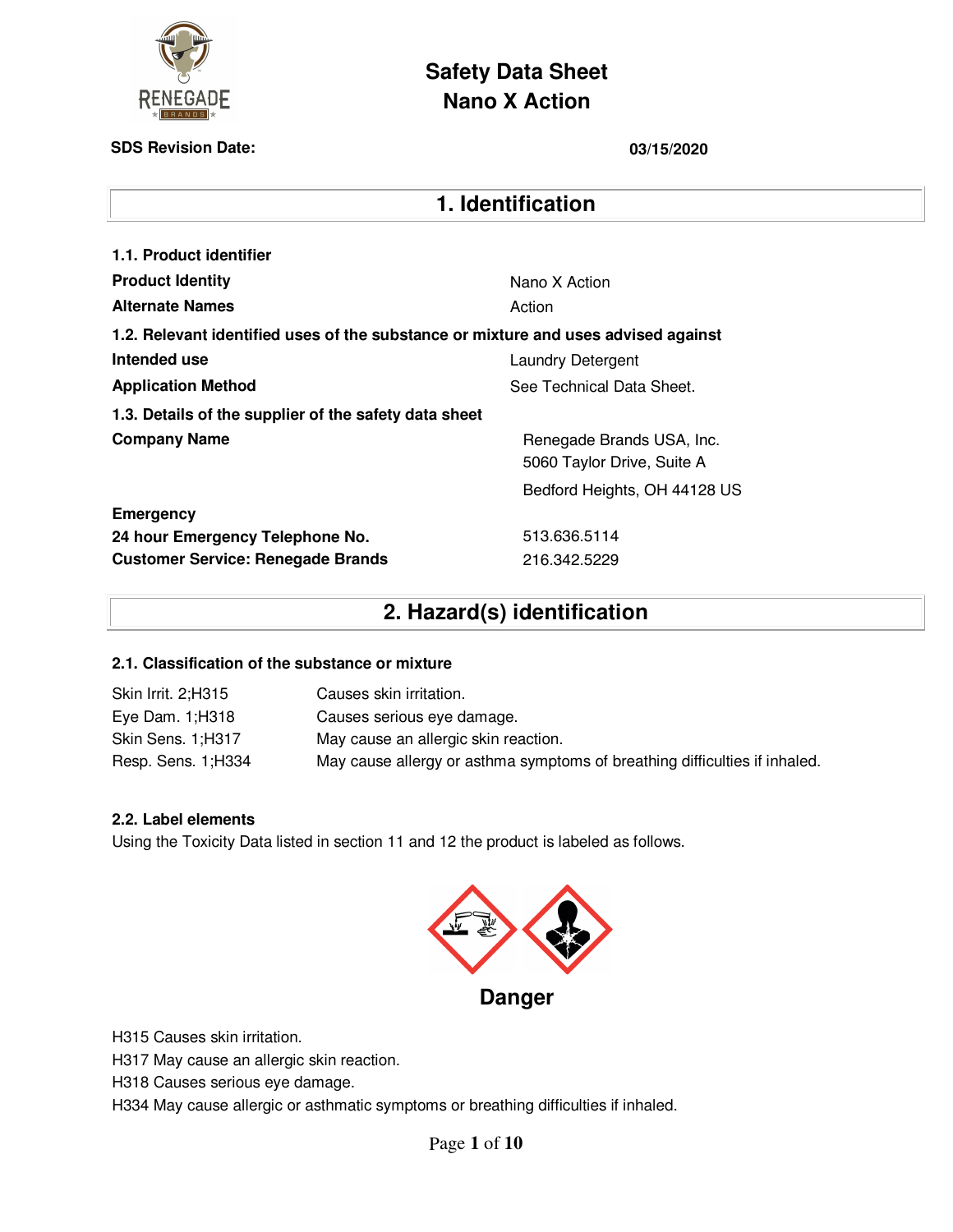

### **SDS Revision Date: 03/15/2020**

### **[Prevention]:**

P210 Keep away from heat / sparks / open flames / hot surfaces - No smoking.

P220 Keep / Store away from clothing combustible materials.

P221 Take any precaution to avoid mixing with combustibles.

P261 Avoid breathing dust / fume / gas / mist / vapors / spray.

P264 Wash thoroughly after handling.

P272 Contaminated work clothing should not be allowed out of the workplace.

P280 Wear protective gloves / eye protection / face protection.

P285 In case of inadequate ventilation wear respiratory protection.

### **[Response]:**

P302+352 IF ON SKIN: Wash with plenty of soap and water.

P304+341 IF INHALED: If breathing is difficult, remove victim to fresh air and keep at rest in a position comfortable for breathing.

P305+351+338 IF IN EYES: Rinse continuously with water for several minutes. Remove contact lenses if present and easy to do - continue rinsing.

P310 Immediately call a POISON CENTER or doctor / physician.

P313 Get medical advice / attention.

P321 Specific treatment (see information on this label).

P333+313 If skin irritation or a rash occurs: Get medical advice / attention.

P342+311 If experiencing respiratory symptoms: Call a POISON CENTER or doctor / physician.

P362 Take off contaminated clothing and wash before reuse.

P363 Wash contaminated clothing before reuse.

P370+378 In case of fire: Use extinguishing media listed in section 5 of SDS for extinction.

### **[Storage]:**

No GHS storage statements

### **[Disposal]:**

P501 Dispose of contents / container in accordance with local / national regulations.

## **3. Composition/information on ingredients**

This product contains the following substances that present a hazard within the meaning of the relevant State and Federal Hazardous Substances regulations.

| Ingredient/Chemical Designations                               | Weight %     | <b>GHS Classification</b>                                                                   | <b>Notes</b> |
|----------------------------------------------------------------|--------------|---------------------------------------------------------------------------------------------|--------------|
| Sodium carbonate<br>CAS Number: 0000497-19-8                   | 40-50        | Eve Irrit. 2:H319                                                                           | $[1]$        |
| Triphosphoric acid, sodium salt (1:5)<br>CAS Number: 7758-29-4 | 25-35        | Skin Irrit. 2: H315                                                                         | $[1]$        |
| Nonylphenol, ethoxylated<br>CAS Number: 127087-87-0            | $1 - 10$     | Skin Irrit. 2: H315                                                                         | $[1]$        |
| Subtilisins (proteolytic enzymes)<br>CAS Number: 0009014-01-1  | $0.10 - 1.0$ | <b>STOT SE 3:H335</b><br>Skin Irrit. 2:H315<br><b>Eye Dam. 1;H318</b><br>Resp. Sens. 1:H334 | $[1][2]$     |

In accordance with paragraph (i) of §1910.1200, the specific chemical identity and/or exact percentage (concentration) of composition has been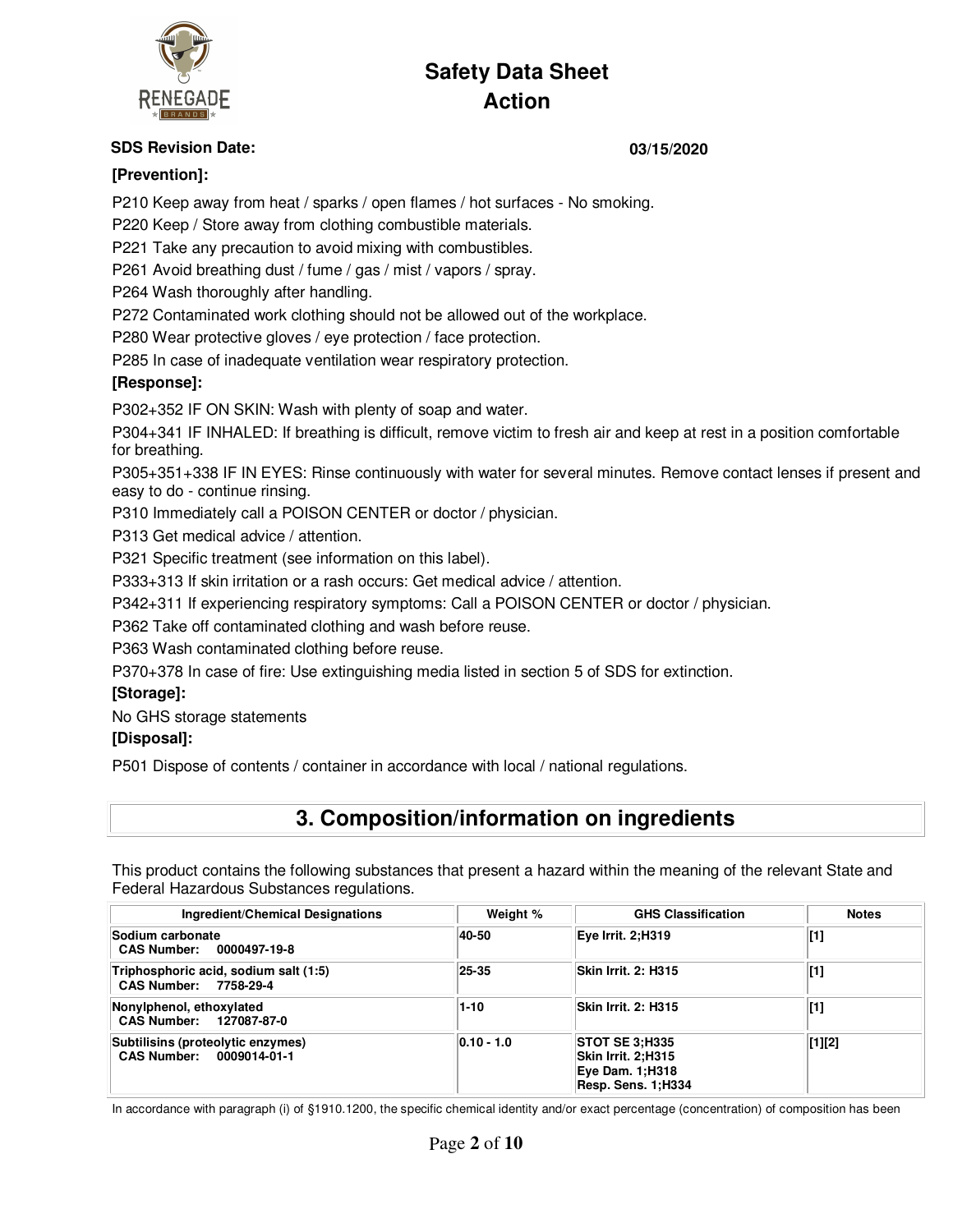

### **SDS Revision Date: 03/15/2020**

withheld as a trade secret.

[1] Substance classified with a health or environmental hazard.

[2] Substance with a workplace exposure limit.

[3] PBT-substance or vPvB-substance.

\*The full texts of the phrases are shown in Section 16.

## **4. First aid measures**

| 4.1. Description of first aid measures |                                                                                                                                                                                                                                                |
|----------------------------------------|------------------------------------------------------------------------------------------------------------------------------------------------------------------------------------------------------------------------------------------------|
| General                                | In all cases of doubt, or when symptoms persist, seek medical attention.<br>Never give anything by mouth to an unconscious person.                                                                                                             |
| <b>Inhalation</b>                      | Remove affected person to fresh air. If person is not breathing, call 911 or an ambulance,<br>then give artificial respiration, preferably mouth-to-mouth if possible. Call a poison control<br>center or doctor for further treatment advice. |
| <b>Eyes</b>                            | Flush with cool water. Remove contact lenses, if applicable, and continue flushing for at<br>least 15 minutes. Obtain medical attention if irritation persists.                                                                                |
| <b>Skin</b>                            | Immediately flush with cool water for 15 minutes while removing contaminated clothing and<br>shoes. Discard or wash well before reuse. Obtain medical advice immediately.                                                                      |
| Ingestion                              | Do not induce vomiting. If vomiting occurs naturally, have victim lean forward to reduce risk<br>of aspiration. Never give anything by mouth if victim is unconscious, or is convulsing.<br>Obtain medical attention.                          |
|                                        | 4.2. Most important symptoms and effects, both acute and delayed                                                                                                                                                                               |
| <b>Overview</b>                        | <b>CAUSES EYE BURNS, MAY CAUSE SKIN IRRITATION.</b><br><b>MAY CAUSE ALLERGIC RESPIRATORY REACTION.</b><br>Corrosive to aluminum.                                                                                                               |
|                                        | Routes of Exposure: Eye, Skin contact, Inhalation, Ingestion.                                                                                                                                                                                  |
|                                        | Inhalation: Inhalation of dusts may cause respiratory irritation.                                                                                                                                                                              |
|                                        | Skin: May cause irritation. Contains a potential skin sensitizer.                                                                                                                                                                              |
|                                        | Eyes: Causes chemical burns. May cause blindness.                                                                                                                                                                                              |
|                                        | Ingestion: Harmful if swallowed. May cause stomach distress, nausea or vomiting.                                                                                                                                                               |
|                                        | Target organs: Eyes. Respiratory system. Skin.<br>Chronic effects: Prolonged or repeated exposure can cause drying, defatting and<br>dermatitis.                                                                                               |
|                                        | Signs and symptoms: Symptoms may include stinging, tearing, redness, swelling, and<br>blurred vision.                                                                                                                                          |
|                                        | See section 2 for further details.                                                                                                                                                                                                             |
| <b>Inhalation</b><br><b>Eyes</b>       | May cause allergy or asthma symptoms of breathing difficulties if inhaled.<br>Causes serious eye damage.                                                                                                                                       |
| <b>Skin</b>                            | May cause an allergic skin reaction. Causes skin irritation.                                                                                                                                                                                   |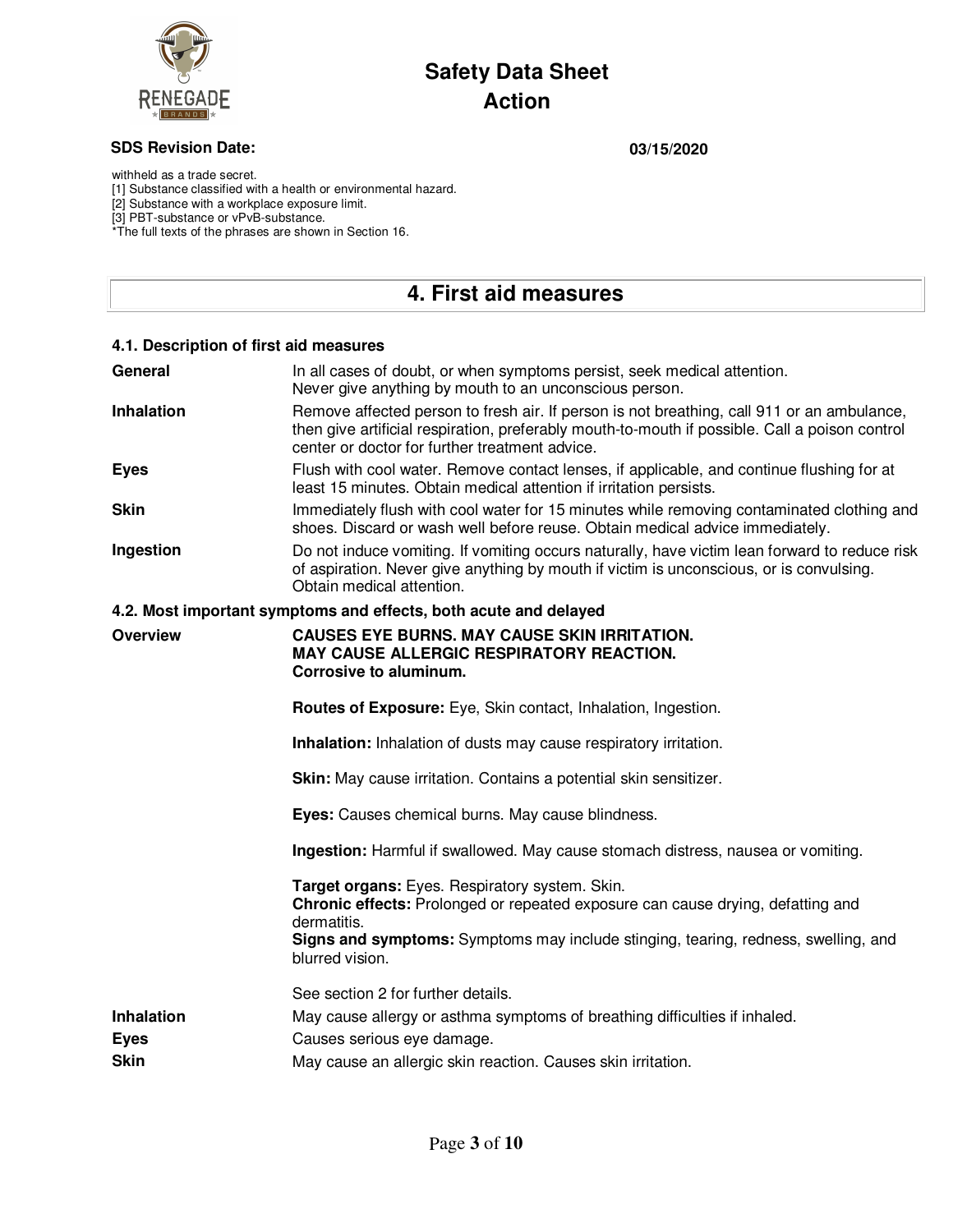

### **SDS Revision Date: 03/15/2020**

### **5. Fire-fighting measures**

### **5.1. Extinguishing media**

Carbon dioxide, dry chemical, alcohol foam

### **5.2. Special hazards arising from the substance or mixture**

Hazardous decomposition: Oxides of carbon, sulfur, and phosphorus.

Avoid breathing dust / fume / gas / mist / vapors / spray.

### **5.3. Advice for fire-fighters**

Firefighters should wear full protective clothing including self contained breathing apparatus.

### **6. Accidental release measures**

### **6.1. Personal precautions, protective equipment and emergency procedures**

Put on appropriate personal protective equipment (see section 8).

### **6.2. Environmental precautions**

Do not allow spills to enter drains or waterways.

Use good personal hygiene practices. Wash hands before eating, drinking, smoking or using toilet. Promptly remove soiled clothing and wash thoroughly before reuse.

### **6.3. Methods and material for containment and cleaning up**

Personal precautions: Keep unnecessary personnel away. Do not touch or walk through spilled material. Do not touch damaged containers or spilled material unless wearing appropriate protective space clothing. Keep people away from and upwind of spill/leak.

Environmental precautions: Do not discharge into lakes, streams, ponds or public waters.

Methods for containment: Eliminate all ignition sources (no smoking, flares, sparks, or flames in immediate area). Prevent entry into waterways, sewers, basements or confined areas.

Methods for cleaning up: Before attempting clean up, refer to hazard data given above. Use broom or dry vacuum to collect material for proper disposal without raising dust. Rinse area with water. Prevent large spills from entering sewers or waterways. Contact emergency services and supplier for advice.

### **7. Handling and storage**

### **7.1. Precautions for safe handling**

Use good industrial hygiene practices in handling this material. Keep from contact with clothing and other combustible materials. Keep container closed. Use only with adequate ventilation. Do not breathe dust from this material. Avoid prolonged or repeated skin contact with this material. Wash thoroughly after handling. Do not get in eyes, on skin or on clothing. Keep container tightly closed.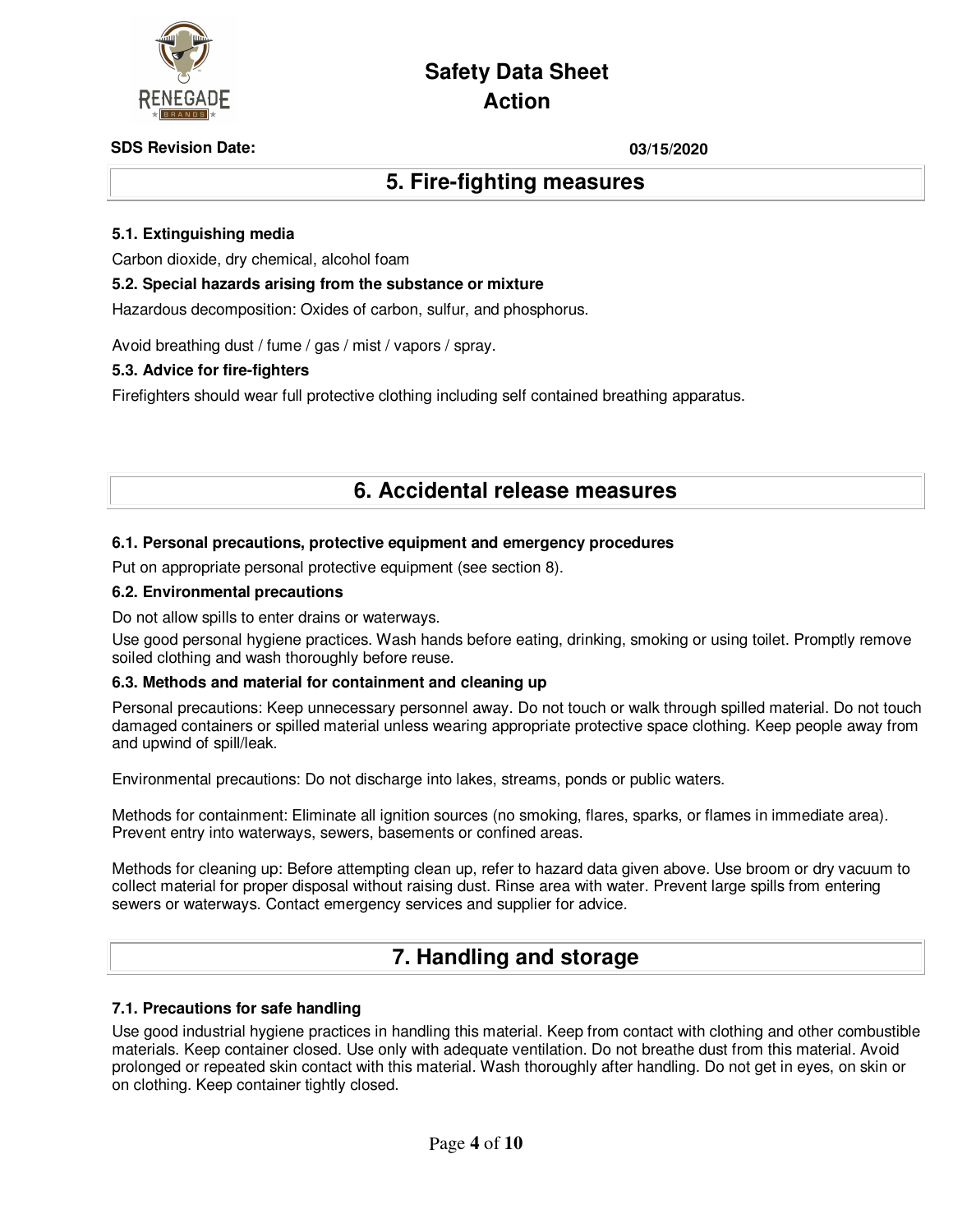

### **SDS Revision Date: 03/15/2020**

See section 2 for further details. - [Prevention]:

### **7.2. Conditions for safe storage, including any incompatibilities**

Handle containers carefully to prevent damage and spillage.

Incompatible materials: Acids, wet storage, aluminum, caustics, and reducing agents.

Keep out of reach of children. Keep away from heat, open flames or other sources of ignition.

See section 2 for further details. - [Storage]:

### **7.3. Specific end use(s)**

No data available.

# **8. Exposure controls and personal protection**

### **8.1. Control parameters**

### **Exposure**

| CAS No.                                           | Ingredient                            | <b>Source</b> | Value                        |
|---------------------------------------------------|---------------------------------------|---------------|------------------------------|
| 0000497-19-8                                      | Sodium carbonate                      | OSHA          | No Established Limit         |
|                                                   |                                       | <b>ACGIH</b>  | No Established Limit         |
|                                                   |                                       | <b>NIOSH</b>  | No Established Limit         |
|                                                   |                                       | Supplier      | No Established Limit         |
| 0007758-29-4                                      | Triphosphoric acid, sodium salt (1:5) | OSHA          | No Established Limit         |
|                                                   |                                       | ACGIH         | No Established Limit         |
|                                                   |                                       | NIOSH         | No Established Limit         |
|                                                   |                                       | Supplier      | No Established Limit         |
| 0009014-01-1<br>Subtilisins (proteolytic enzymes) |                                       | <b>OSHA</b>   | No Established Limit         |
|                                                   |                                       | ACGIH         | No Established Limit         |
|                                                   |                                       | NIOSH         | ST 0.00006 mg/m3 [60-minute] |
|                                                   |                                       | Supplier      | No Established Limit         |

### **Carcinogen Data**

| CAS No.          | Ingredient                        | Source      | Value                                                              |
|------------------|-----------------------------------|-------------|--------------------------------------------------------------------|
| $ 0000497-19-8 $ | Sodium carbonate                  | <b>OSHA</b> | Select Carcinogen: No                                              |
|                  |                                   | <b>NTP</b>  | Known: No; Suspected: No                                           |
|                  |                                   | <b>IARC</b> | Group 1: No; Group 2a: No; Group 2b: No; Group 3: No; Group 4: No; |
| 0007758-29-4     | Triphosphoric acid, sodium salt   | <b>OSHA</b> | Select Carcinogen: No                                              |
|                  | (1:5)                             | <b>NTP</b>  | Known: No; Suspected: No                                           |
|                  |                                   | <b>IARC</b> | Group 1: No; Group 2a: No; Group 2b: No; Group 3: No; Group 4: No; |
| 0009014-01-1     | Subtilisins (proteolytic enzymes) | <b>OSHA</b> | Select Carcinogen: No                                              |
|                  |                                   | <b>NTP</b>  | Known: No; Suspected: No                                           |
|                  |                                   | <b>IARC</b> | Group 1: No; Group 2a: No; Group 2b: No; Group 3: No; Group 4: No; |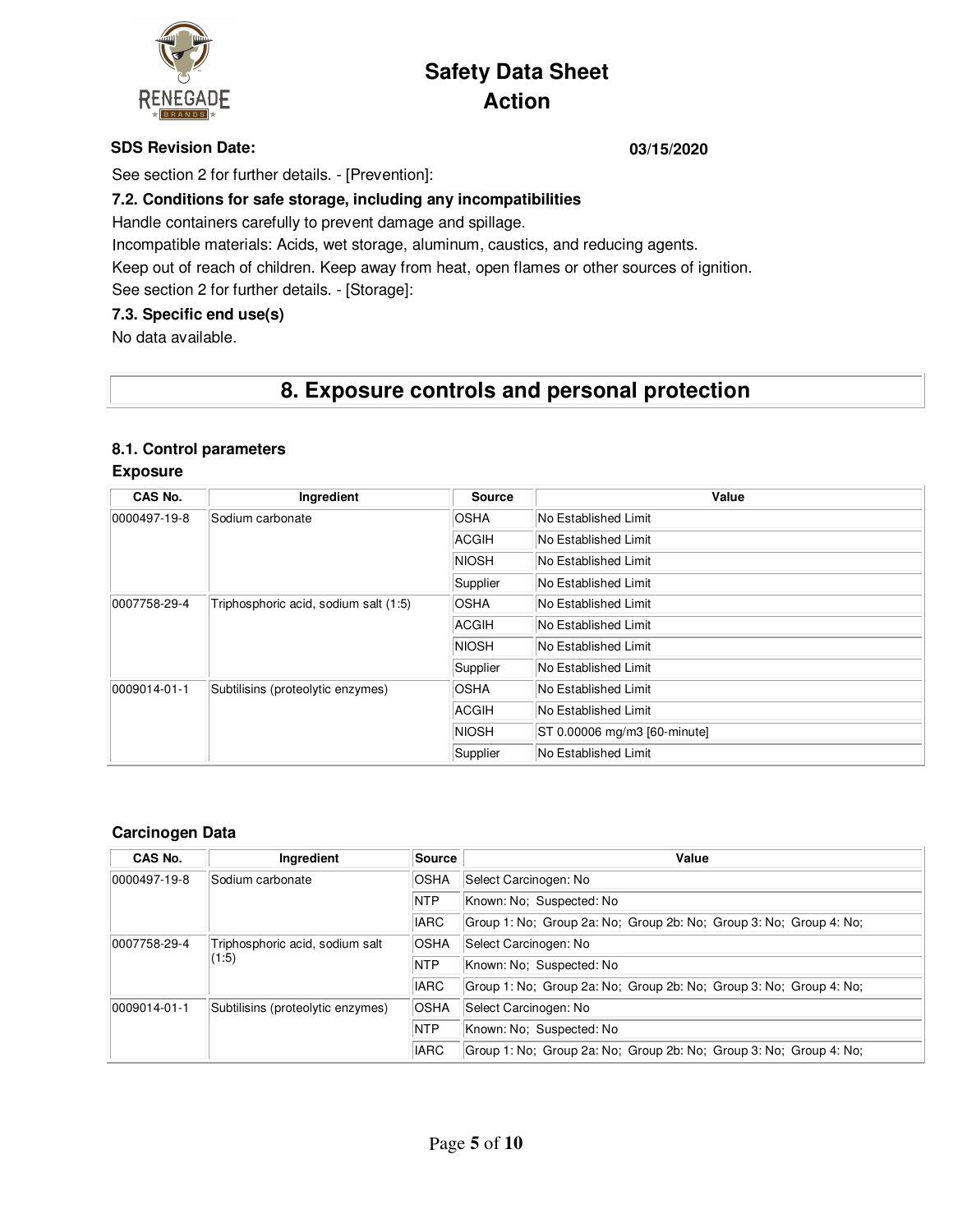

**SDS Revision Date: 03/15/2020**

| 8.2. Exposure<br>controls Respiratory<br><b>Eyes</b><br><b>Skin</b><br><b>Engineering Controls</b> | Where exposure guideline levels may be exceeded, use an approved NIOSH respirator.<br>Chemical goggles/splash shield required.<br>Wear rubber gloves.<br>Provide adequate ventilation. Where reasonably practicable this should be achieved by the<br>use of local exhaust ventilation and good general extraction. If these are not sufficient to<br>maintain concentrations of particulates and any vapor below occupational exposure limits<br>suitable respiratory protection must be worn. |
|----------------------------------------------------------------------------------------------------|-------------------------------------------------------------------------------------------------------------------------------------------------------------------------------------------------------------------------------------------------------------------------------------------------------------------------------------------------------------------------------------------------------------------------------------------------------------------------------------------------|
| <b>Other Work Practices</b>                                                                        | Use good personal hygiene practices. Wash hands before eating, drinking, smoking or<br>using toilet. Promptly remove soiled clothing and wash thoroughly before reuse.                                                                                                                                                                                                                                                                                                                          |

See section 2 for further details. - [Prevention]:

# **9. Physical and chemical properties**

Appearance **Appearance** White Powder **Odor** Characteristic **Odor threshold** Not Measured **pH** 11 (1% solution) **Melting point / freezing point** Not Measured **Initial boiling point and boiling range Mot Measured Results Flash Point** Not Measured **Evaporation rate (Ether = 1)** Not Measured **Flammability (solid, gas)** Not Applicable **Upper/lower flammability or explosive limits Lower Explosive Limit:** Not Measured

**Vapor pressure (Pa)** Not Measured **Vapor Density Not Measured** Not Measured **Specific Gravity Not Measured** Not Measured **Solubility in Water** Not Measured **Partition coefficient n-octanol/water (Log Kow)** Not Measured **Auto-ignition temperature Not Measured Not Measured Decomposition temperature** Not Measured **Viscosity (cSt)** Not Measured **9.2. Other information**

**Upper Explosive Limit:** Not Measured

No other relevant information.

# **10. Stability and reactivity**

### **10.1. Reactivity**

Hazardous Polymerization will not occur.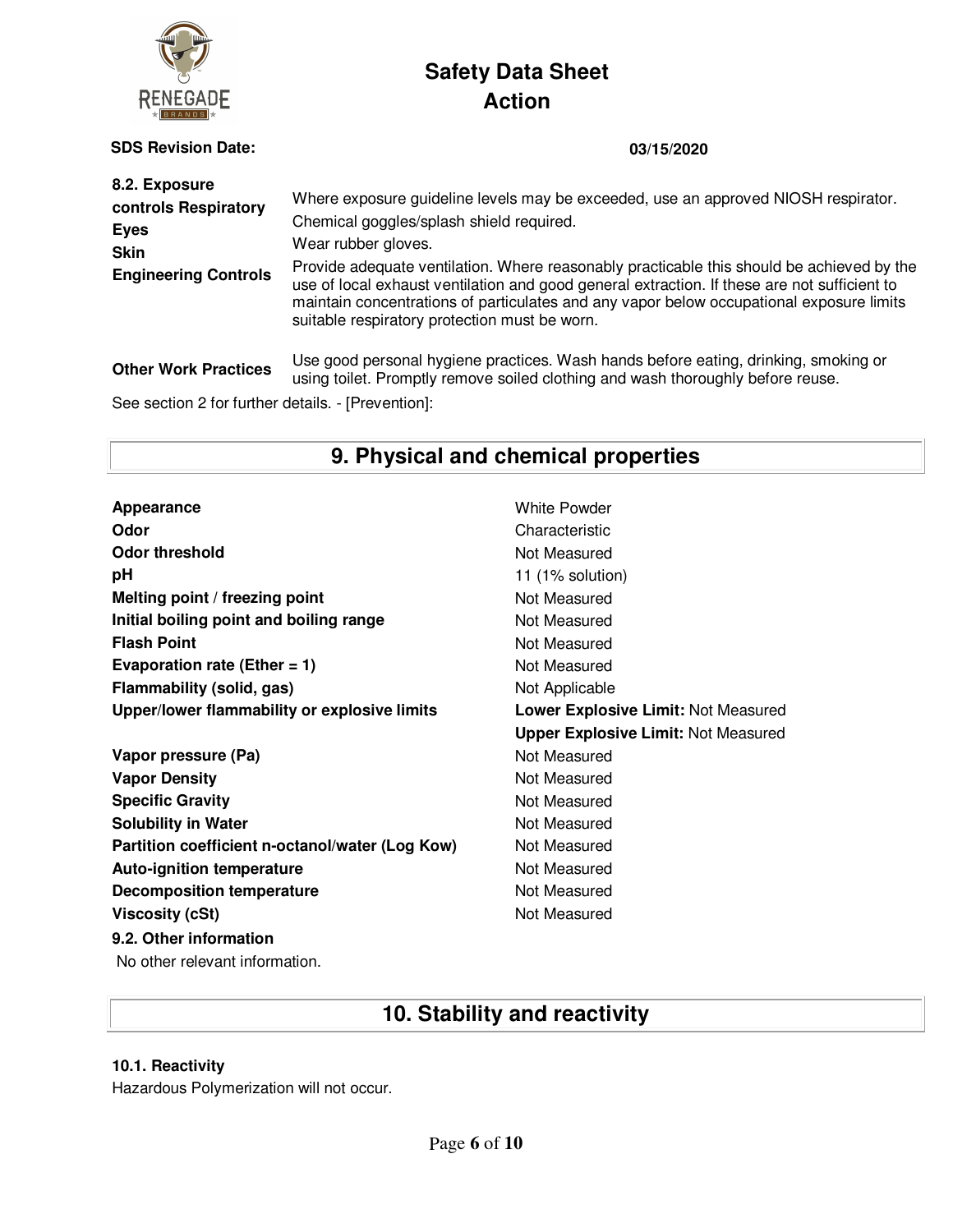

### **SDS Revision Date: 03/15/2020**

**10.2. Chemical stability**  Stable under normal circumstances. **10.3. Possibility of hazardous reactions**  Strong Oxidizers **10.4. Conditions to avoid**  Heat and contact with combustible materials. **10.5. Incompatible materials**  Acids, wet storage, aluminum, caustics, reducing agents. **10.6. Hazardous decomposition products**  Oxides of carbon, sulfur, and phosphorus.

# **11. Toxicological information**

### **Acute toxicity**

| Ingredient                                      | Oral LD50,<br>mg/kg | Skin LD50.<br>mg/kg | Inhalation<br>Vapor LC50,<br>mq/L/4hr | <b>Inhalation</b><br>Dust/Mist LC50.<br>mq/L/4hr | <b>Inhalation</b><br>Gas LC50,<br>ppm |
|-------------------------------------------------|---------------------|---------------------|---------------------------------------|--------------------------------------------------|---------------------------------------|
| Sodium carbonate - (497-19-8)                   | 4,090.00, Rat -     | No data             | No data                               | No data                                          | No data                               |
|                                                 | Category: 5         | available           | available                             | available                                        | available                             |
| Triphosphoric acid, sodium salt (1:5)           | 3,120.00, Rat -     | No data             | No data                               | No data                                          | No data                               |
| - (7758-29-4)                                   | Category: 5         | available           | available                             | available                                        | available                             |
| Subtilisins (proteolytic enzymes) - (9014-01-1) | No data             | No data             | No data                               | No data                                          | No data                               |
|                                                 | available           | available           | available                             | available                                        | available                             |

Note: When no route specific LD50 data is available for an acute toxin, the converted acute toxicity point estimate was used in the calculation of the product's ATE (Acute Toxicity Estimate).

| <b>Classification</b>         | Category | <b>Hazard Description</b>                                                     |
|-------------------------------|----------|-------------------------------------------------------------------------------|
| Acute toxicity (oral)         |          | Not Applicable                                                                |
| Acute toxicity (dermal)       |          | Not Applicable                                                                |
| Acute toxicity (inhalation)   |          | Not Applicable                                                                |
| Skin corrosion/irritation     | 2        | Causes skin irritation.                                                       |
| Serious eye damage/irritation |          | Causes serious eye damage.                                                    |
| Respiratory sensitization     |          | May cause allergy or asthma symptoms of breathing<br>difficulties if inhaled. |
| Skin sensitization            |          | May cause an allergic skin reaction.                                          |
| Germ cell mutagenicity        |          | Not Applicable                                                                |
| Carcinogenicity               |          | Not Applicable                                                                |
| Reproductive toxicity         |          | Not Applicable                                                                |
| STOT-single exposure          |          | Not Applicable                                                                |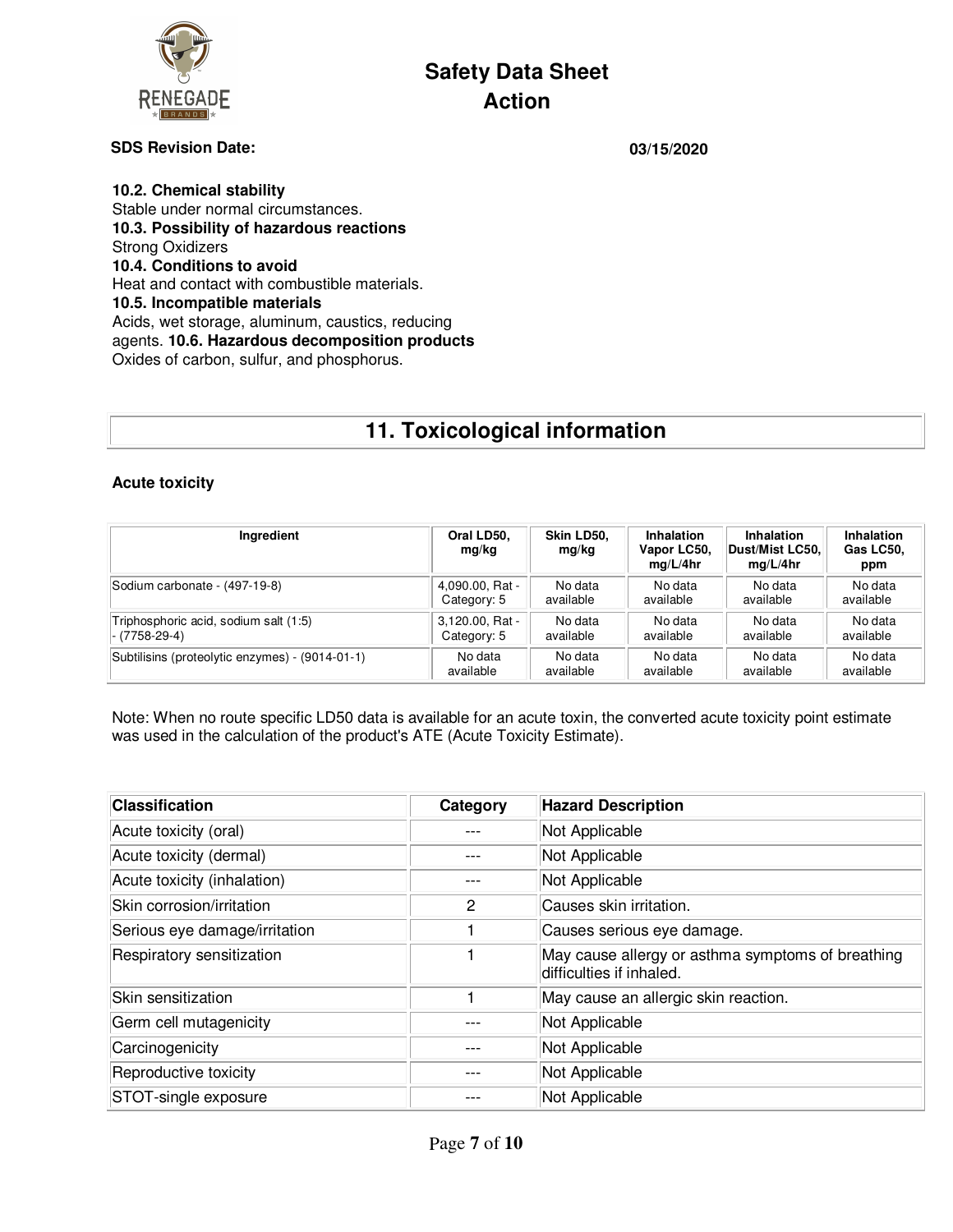

### **SDS Revision Date: 03/15/2020**

| <b>ODO HUVISION DUIU.</b> |       | טשטא וטי       |
|---------------------------|-------|----------------|
| STOT-repeated exposure    | $---$ | Not Applicable |
| Aspiration hazard         | $---$ | Not Applicable |

### **12. Ecological information**

### **12.1. Toxicity**

The preparation has been assessed following the conventional method of the Dangerous Preparations Directive 1999/45/EC and GHS and is not classified as dangerous for the environment, but contains substance(s) dangerous for the environment. See section 3 for details

### **Aquatic Ecotoxicity**

| Ingredient                                              | 96 hr LC50 fish,<br>mq/l       | 48 hr EC50 crustacea,<br>mq/l | ErC50 algae,<br>ma/l                |
|---------------------------------------------------------|--------------------------------|-------------------------------|-------------------------------------|
| Sodium carbonate - (497-19-8)                           | 300.00, Lepomis<br>macrochirus | 265.00, Daphnia magna         | 242.00 (72 hr), Freshwater<br>Algae |
| Triphosphoric acid, sodium salt (1:5)<br> - (7758-29-4) | Not Available                  | Not Available                 | Not Available                       |
| Subtilisins (proteolytic enzymes) - (9014-01-1)         | Not Available                  | Not Available                 | Not Available                       |

### **12.2. Persistence and degradability**

There is no data available on the preparation itself.

### **12.3. Bioaccumulative potential**

Not Measured

### **12.4. Mobility in soil**

No data available.

### **12.5. Results of PBT and vPvB assessment**

This product contains no PBT/vPvB chemicals.

### **12.6. Other adverse effects**

No data available.

### **13. Disposal considerations**

### **13.1. Waste treatment methods**

Observe all federal, state and local regulations when disposing of this substance.

### **14. Transport information**

|                          | <b>DOT (Domestic Surface)</b><br>Transportation) | IMO / IMDG (Ocean<br>Transportation) | <b>ICAO/IATA</b> |
|--------------------------|--------------------------------------------------|--------------------------------------|------------------|
| 14.1. UN number          | N/A                                              | N/A                                  | N/A              |
| 14.2. UN proper shipping | N/A                                              | N/A                                  | N/A              |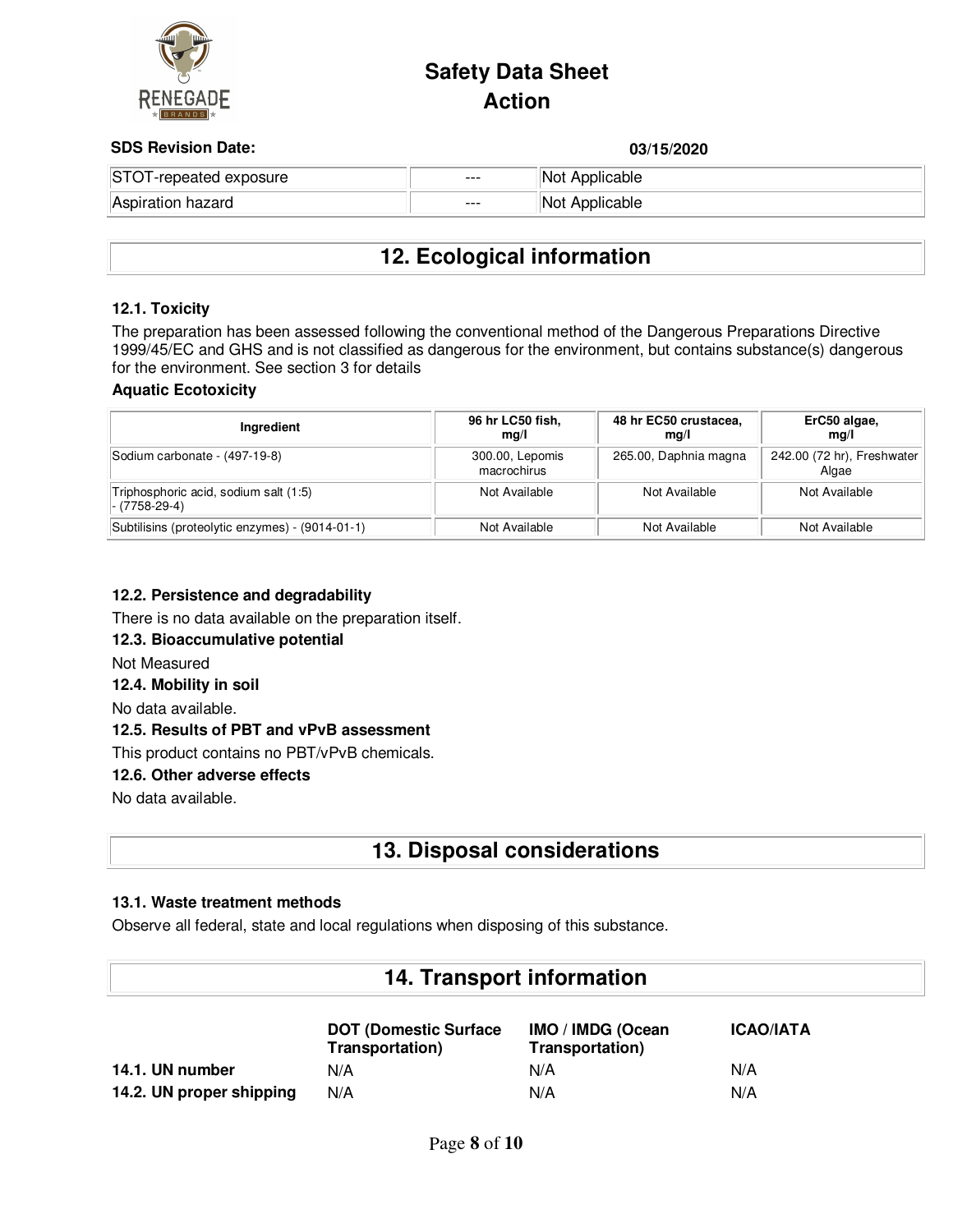

| <b>SDS Revision Date:</b><br>name   |                        |     | 03/15/2020 |
|-------------------------------------|------------------------|-----|------------|
| 14.3. Transport<br>hazard class(es) | N/A                    | N/A | N/A        |
| 14.4. Packing group                 | N/A                    | N/A | N/A        |
| 14.5. Environmental hazards         |                        |     |            |
| <b>IMDG</b>                         | Marine Pollutant: No   |     |            |
| 14.6. Special precautions for user  |                        |     |            |
|                                     | No further information |     |            |

### **15. Regulatory information**

| <b>Regulatory Overview</b>                          | The regulatory data in Section 15 is not intended to be all-inclusive, only selected<br>regulations are represented. |  |  |
|-----------------------------------------------------|----------------------------------------------------------------------------------------------------------------------|--|--|
| <b>Toxic Substance</b><br><b>Control Act (TSCA)</b> | All components of this material are either listed or exempt from listing on the TSCA<br>Inventory.                   |  |  |
| <b>US EPA Tier II Hazards</b>                       | <b>Fire: No</b>                                                                                                      |  |  |

**Sudden Release of Pressure:** No **Reactive:** No **Immediate (Acute):** Yes **Delayed (Chronic):** No

### **EPCRA 311/312 Chemicals and RQs (lbs):**

To the best of our knowledge, there are no chemicals at levels which require reporting under this statute. pen

### **EPCRA 302 Extremely Hazardous:**

To the best of our knowledge, there are no chemicals at levels which require reporting under this statute.

### **EPCRA 313 Toxic Chemicals:**

To the best of our knowledge, there are no chemicals at levels which require reporting under this statute.

**Proposition 65 - Carcinogens (>0.0%):**

Titanium dioxide

### **Proposition 65 - Developmental Toxins (>0.0%):**

To the best of our knowledge, there are no chemicals at levels which require reporting under this statute.

### **Proposition 65 - Female Repro Toxins (>0.0%):**

To the best of our knowledge, there are no chemicals at levels which require reporting under this statute.

### **Proposition 65 - Male Repro Toxins (>0.0%):**

To the best of our knowledge, there are no chemicals at levels which require reporting under this statute.

# **New Jersey RTK Substances (>1%) :**

To the best of our knowledge, there are no chemicals at levels which require reporting under this statute.

### **Pennsylvania RTK Substances (>1%):**

To the best of our knowledge, there are no chemicals at levels which require reporting under this statute. pen

**16. Other information**